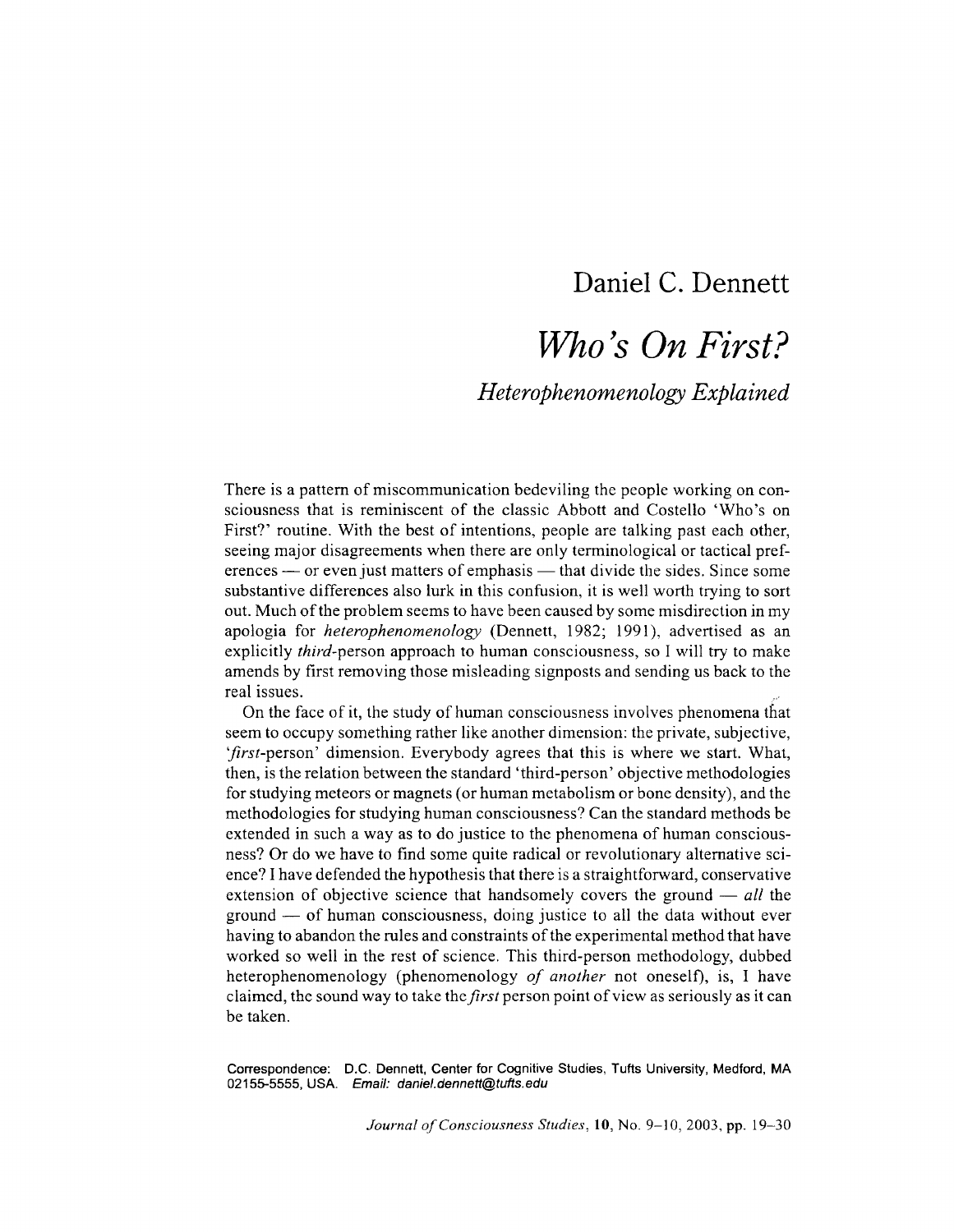To place heterophenomenology in context, consider the following ascending scale of methods of scientific investigation:

experiments conducted on anaesthetized animals;

experiments conducted on awake animals;

experiments on human subjects conducted in 'behaviorese'

- subjects are treated as much as possible like laboratory rats, trained to criterion with the use of small rewards, with minimal briefing and debriefing, etc.;

experiments in which human subjects collaborate with experimenters - making suggestions, interacting verbally, telling what it is like.

Only the last of these methods holds out much hope of taking human subjectivity seriously, and at first blush it may seem to be a first-person (or, with its emphasis on communicative interaction with the subjects, second-person) methodology, but in fact it is *still* a third-person methodology if conducted properly. It is heterophenomenology.

Most of the method is so obvious and uncontroversial that some scientists are baffled that I would even call it a method: basically, you have to take the vocal sounds emanating from the subjects' mouths (and your own mouth) and *interpret* them! Well of course. What else could you do? Those sounds aren't just belches and moans; they're speech acts, reporting, questioning, correcting, requesting, and so forth. Using such standard speech acts, other events such as buttonpresses can be set up to be interpreted as speech acts as well, with highly specific meanings and fine temporal resolution. What this interpersonal communication enables you, the investigator, to do is to compose a catalogue of*what the subject believes to be true about his or her conscious experience.* This catalogue of beliefs fleshes out the subject's *heterophenomenological world,* the world according to  $S$  — the subjective world of one subject — not to be confused with the real world. The total set of details of heterophenomenology, plus all the data we can gather about concurrent events in the brains of subjects and in the surrounding environment, comprise the total data set for a theory of human consciousness. It leaves out no objective phenomena and no subjective phenomena of consciousness.

Just what kinds of things does this methodology commit us to? Beyond the unproblematic things all of science is committed to (neurons and electrons, clocks and microscopes, ... ) just to *beliefs* - the beliefs expressed by subjects and deemed constitutive of their subjectivity. And what kind of things are beliefs? Are they sentences in the head written in brain writing? Are they nonphysical states of dualist ectoplasm? Are they structures composed of proteins or neural assemblies or electrical fields? We may stay maximally noncommittal about this by adopting, at least for the time being (I recommend: for ever), the position I have defended (Dennett, 1971; 1987; 1991) that treats beliefs from *the intentional stance* as *theorists' fictions* similar to centres of mass, the Equator, and parallelograms of forces. In short, we may treat beliefs as *abstractions* that measure or describe the complex cognitive state of a subject rather the way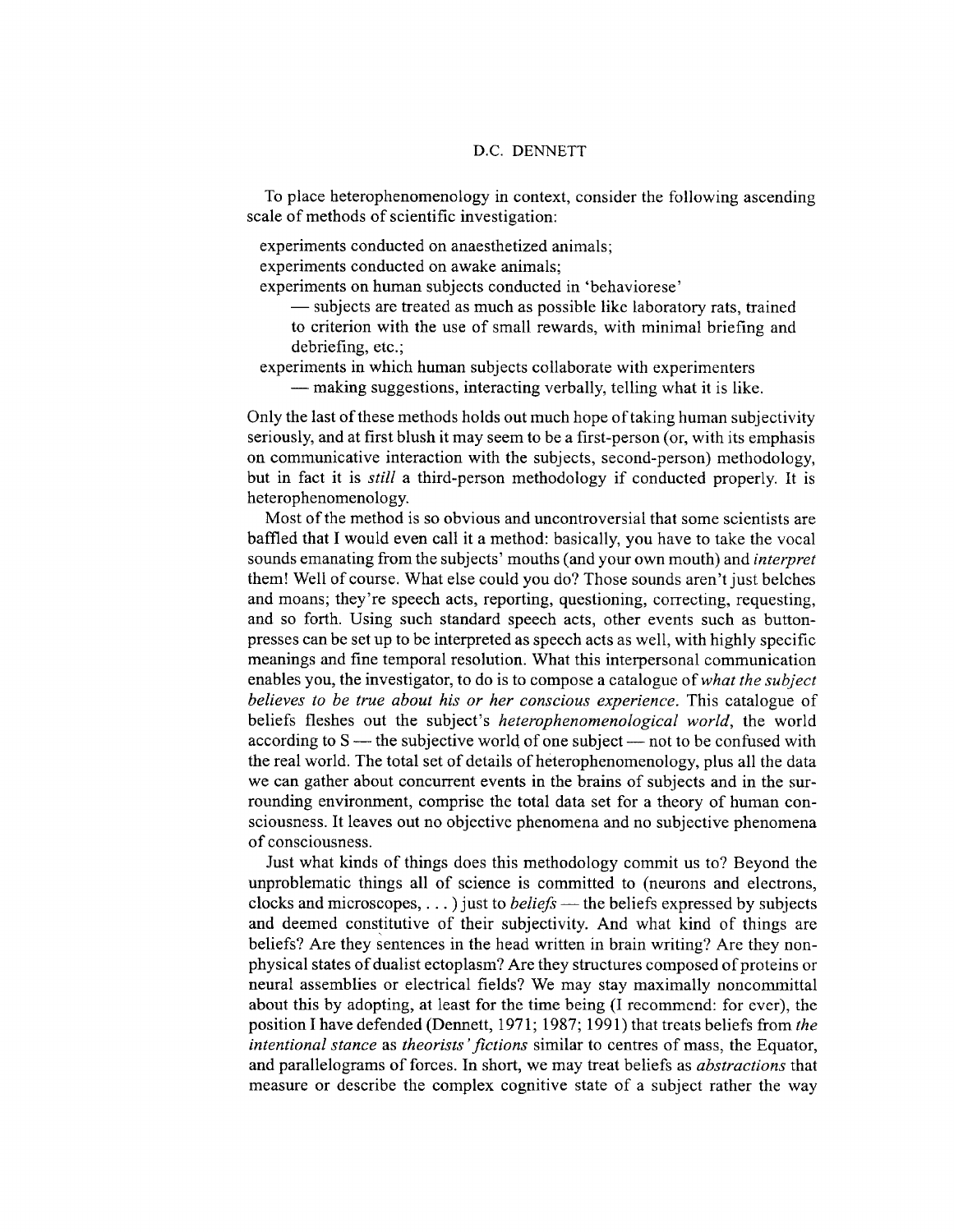horsepower indirectly but accurately measures the power of engines (don't look in the engine for the horses). As Churchland (1979) has pointed out, physics already has hundreds of well-understood measure predicates, such as *x has weight-in-grams n,* or *x* is *moving up at n meters per second,* which describe a physical property ofx by relating it to a *number.* Statements that attribute beliefs using the standard *propositional attitude* format, *x believes that p,* describe x's internal state by relating it to a *proposition,* another kind of useful abstraction, systematized in logic, not arithmetic. We need beliefs anyway for the rest of social science, which is almost entirely conducted in terms of the intentional stance, so this is a conservative exploitation of already quite well-behaved and well-understood methods.

A catalogue ofbeliefs about experience is not the same as a catalogue of experiences themselves, and it has been objected (Levine, 1994) that 'conscious experiences themselves, not merely our verbal judgments about them, are the primary data to which a theory must answer'. But how, in advance of theory, could we catalogue the experiences themselves? We can see the problem most clearly in terms of a nesting of proximal sources that are presupposed as we work our way up from raw data to heterophenomenological worlds:

- (a) 'conscious experiences themselves'
- (b) beliefs about these experiences
- (c) 'verbal judgments' expressing those beliefs
- (d) utterances of one sort or another

What are the 'primary data'? For heterophenomenologists, the *primary* data are the utterances, the *raw,* uninterpreted data. But before we get to theory, we can interpret these data, carrying us via (c) speech acts to (b) beliefs about experiences.' These are the primary *interpreted* data, the pretheoretical data, the *quod erat explicatum* (as organized into heterophenomenological worlds), for a science of consciousness. In the quest for primary data, Levine wants to go all the way to (a) conscious experiences themselves, instead of stopping with (b) subjects' beliefs about their experiences, but this is not a good idea. If (a) outruns (b)  $-$  if you have conscious experiences you don't believe you have  $-$  those extra conscious experiences are just as inaccessible *to you* as to the external observers. So Levine's proposed alternative garners you no more usable data than heterophenomenology does. Moreover, if (b) outruns (a)  $-$  if you believe you have conscious experiences that you don't in fact have  $-$  then it is your beliefs that we need to explain, not the non-existent experiences! Sticking to the heterophenomenological standard, then, and treating (b) as the maximal set of primary data, is the way to avoid any commitment to spurious data.

<sup>[1]</sup> Doesn't interpretation require theory? Only in the minimal sense ofpresupposing that the entity interpreted is an intentional system, capable of meaningful communication. The task of unifying the interpretation of all the verbal judgments into a heterophenomenological world is akin to reading a novel, in contrast to reading what purports to be true history or biography. The issue oftruth and evidencedoes not arise, and hence the interpretation is as neutral as possible between different theories of what is actually happening in the subject.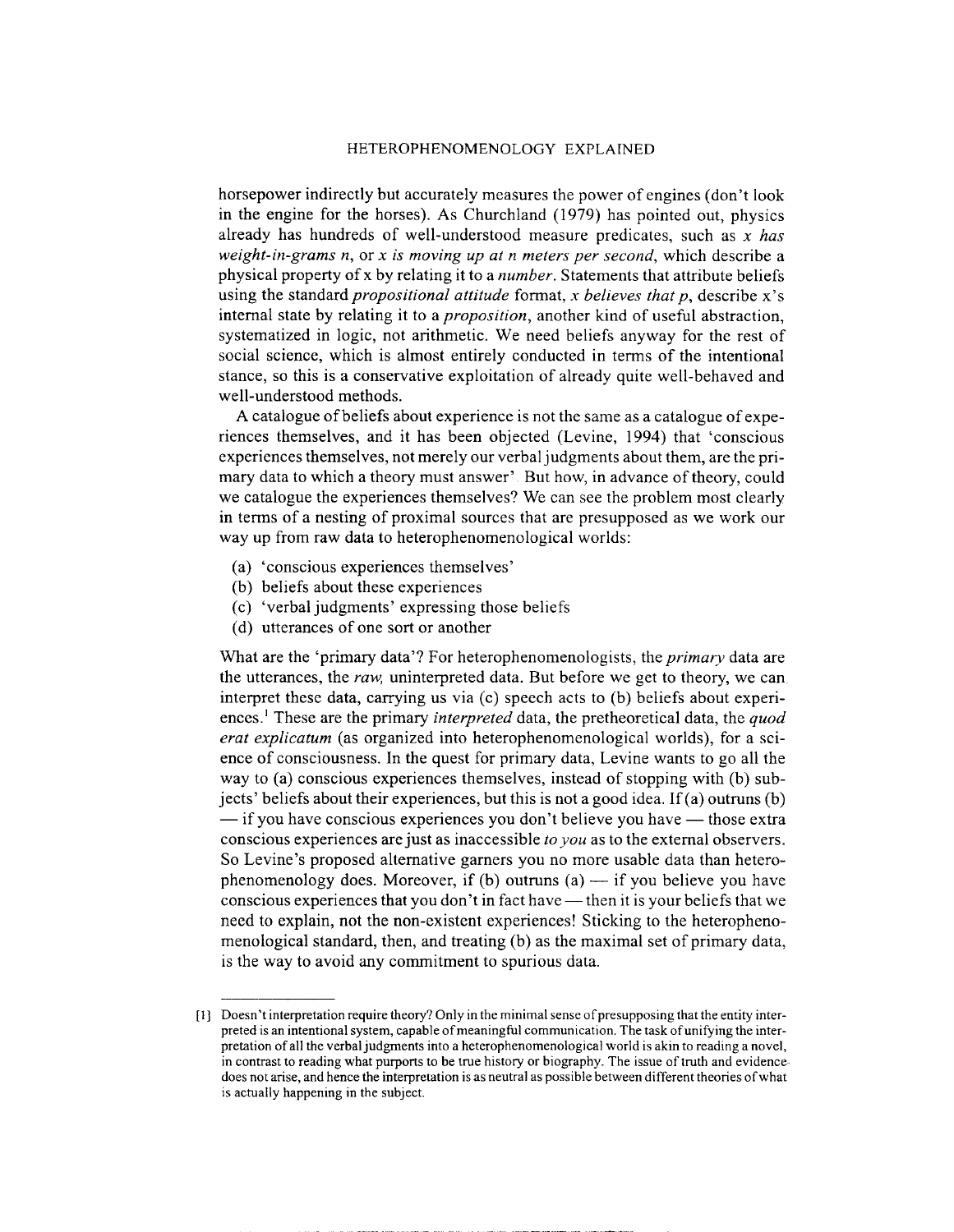But what ifsome of your beliefs are inexpressible in verbal judgments? **If** you believe *that*, you can tell us, and we can add that belief to the list of beliefs in our primary data: 'S claims that he has ineffable beliefs about  $X'$ . If this belief is true, then we encounter the obligation to explain what these beliefs are and why they are ineffable. If this belief is false, we still have to explain why S believes (falsely) that there are these particular ineffable beliefs. As I put it in *Consciousness Explained,*

You are *not* authoritative about what is happening in you, but only about what*seems* to be happening in you, and we are giving you total, dictatorial authority over the account of how it seems to you, about *what it* is *like to be you.* And if you complain that some parts of how it seems to you are ineffable, we heterophenomenologists will grant that too. What better grounds could we have for believing that you are unable to describe something than that (1) you don't describe it, and (2) confess that you cannot? Of course you might be lying, but we'll give you the benefit of the doubt (Dennett, 1991, pp. 96-7).

This is all quite obvious, but it has some under-appreciated implications. Exploiting linguistic communication in this way, you get a fine window into the subject's subjectivity but at the cost of a peculiar lapse in normal interpersonal relations. You *reservejudgment* about whether the subject's beliefs, as expressed in their communication, are true, or even well-grounded, but then you treat them as *constitutive* of that subject's subjectivity. (As far as I can see, this is the third-person parallel to Husserl's notion of bracketing or *epoche,* in which the normal presuppositions and inferences of one's own subjective experience are put on hold, as best one can manage, in order to get at the core experience, as theory-neutral and unencumbered as possible.) This interpersonal reserve can be somewhat creepy. To put it fancifully, suppose you burst into my heterophenomenology lab to warn me that the building is on fire. I don't leap to my feet and head for the door; I write down 'subject S believes the building is on fire'. 'No, really, it's on fire!' you insist, and I ask 'Would you like to expand on that? *What* is *it like* for you to think the building is on fire?'and so forth. **In**one way I am taking you as seriously as you could ever hope to be taken, but in another way I am not. I am not *assuming* that you are right in what you tell me, but just that that is what you do believe. Of course most of the data-gathering is not done by any such simple interview. Experiments are run in which subjects are prepared by various conversations, hooked up to all manner of apparatus, etc., and carefully debriefed. **In**short, heterophenomenology is nothing new; it is nothing other than the method that has been used by psychophysicists, cognitive psychologists, clinical neuropsychologists, and just about everybody who has ever purported to study human consciousness in a serious, scientific way.

This point has sometimes been misunderstood by scientists who suppose, quite reasonably, that since  $\Gamma$  am philosopher I must want to scold somebody for something, and hence must be proposing restrictions on standard scientific method, or discovering limitations therein. On the contrary, I am urging that the prevailing methodology of scientific investigation on human consciousness is not only sound, but readily extendable in non-revolutionary ways to incorporate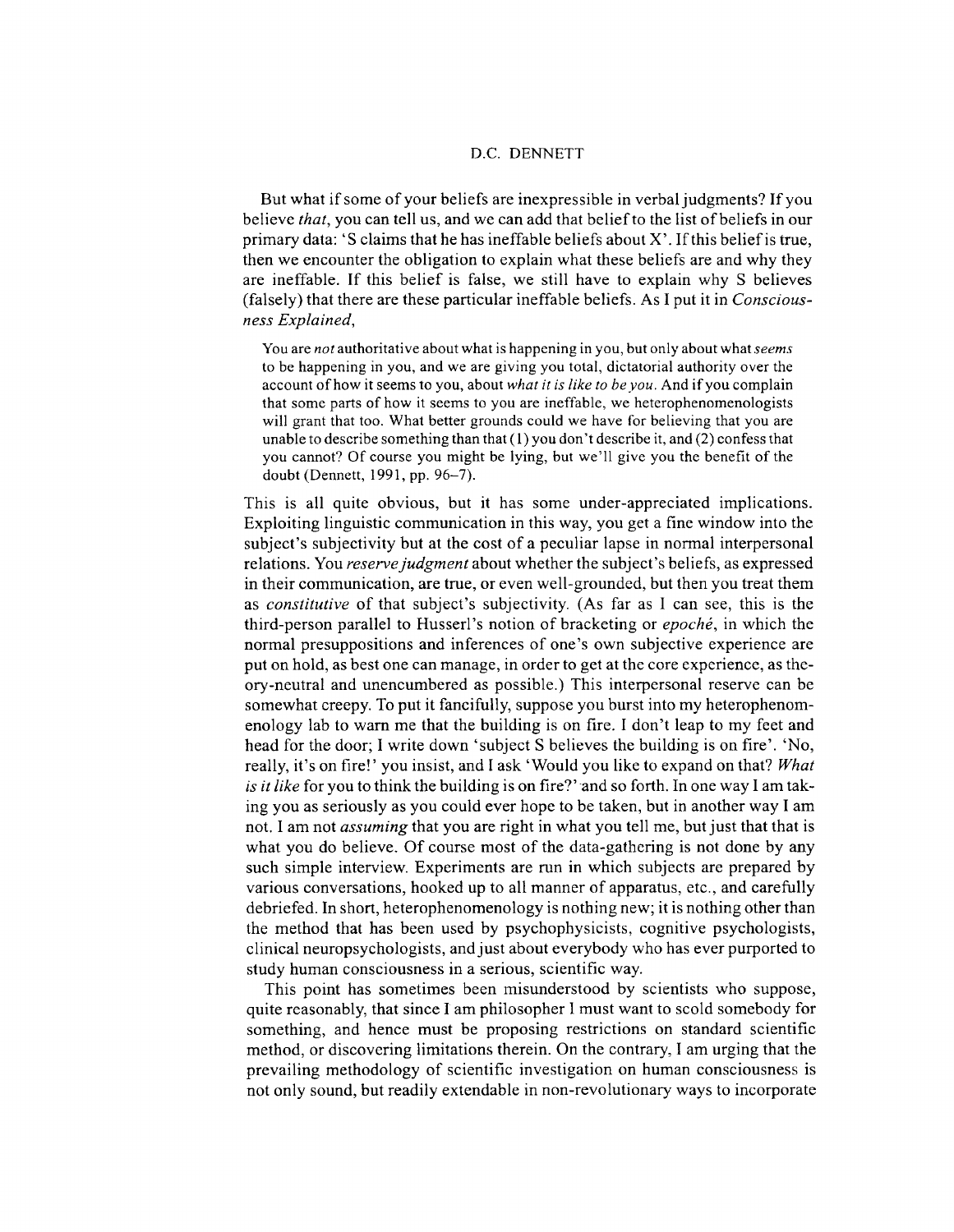*all* the purported exotica and hard cases of human subjectivity. I want to put the burden of proof on those who insist that third-person science is incapable of grasping the nettle of consciousness.

Let me try to secure the boundaries of the heterophenomenological method more clearly, then, since this has apparently been a cause of confusion. As Anthony Jack has said to me:

It strikes me that heterophenomenology is a method in the same way that 'empiricism' is a method, but no more specific nor clearly defined than that. Given how general you seem to allow your definition of heterophenomenology to be, it is no surprise that everything conforms! Perhaps it would be clearer if you explained more clearly what it is supposed to be a counterpoint to  $-$  what it is that you object to. I know I am not the only one who has a feeling that you make the goalposts surprisingly wide. So what exactly is a foul? (Jack, personal correspondence).

Lone-wolf autophenomenology, in which the subject and experimenter are one and the same person, is a foul, not because you can't do it, but because it isn't science until you turn your self-administered pilot studies into heterophenornenological experiments. It has always been good practice for scientists to put themselves in their own experimental apparatus as informal subjects, to confirm their hunches about what it feels like, and to check for any overlooked or underestimated features of the circumstances that could interfere with their interpretations of their experiments. But scientists have always recognized the need to confirm the insights they have gained from introspection by conducting properly controlled experiments with naive subjects. As long as this obligation is met, whatever insights one may garner from 'first-person' investigations fall happily into place in 'third-person' heterophenomenology. Purported discoveries that cannot meet this obligation may inspire, guide, motivate, illuminate one's scientific theory, but *they* are not data — the beliefs of subjects about them are the data. Thus if some phenomenologist becomes convinced by her own (first-)personal experience, however encountered, transformed, reflected upon, of the existence of a feature of consciousness in need of explanation and accommodation within her theory, her *conviction that this is so* is itself a fine datum in need of explanation, by her or by others, but the truth of her conviction must not be presupposed by science.

Does anybody working on consciousness disagree with this? Does anybody think that one can take personal introspection by the investigator as constituting stand-alone evidence (publishable in a peer-reviewed journal, etc.) for any substantive scientific claim about consciousness? I don't think so. It is taken for granted, so far as I can see, by all the authors in this volume that there is no defensible 'first-person science' lying in this quarter, even though that would be the most obvious meaning of the phrase 'taking a first-person approach' Thus Cytowic, and Hubbard and Jack, discuss the difficulties in confirming that synaesthesia is more or less what synaesthetes say it is, and never question the requirement that 'taking the phenomenological reports of these subjects seriously' (Hubbard and Jack, abstract) requires 'the personal interaction between subject and experimenter'. And when Hurlburt and Heavey say (abstract) 'For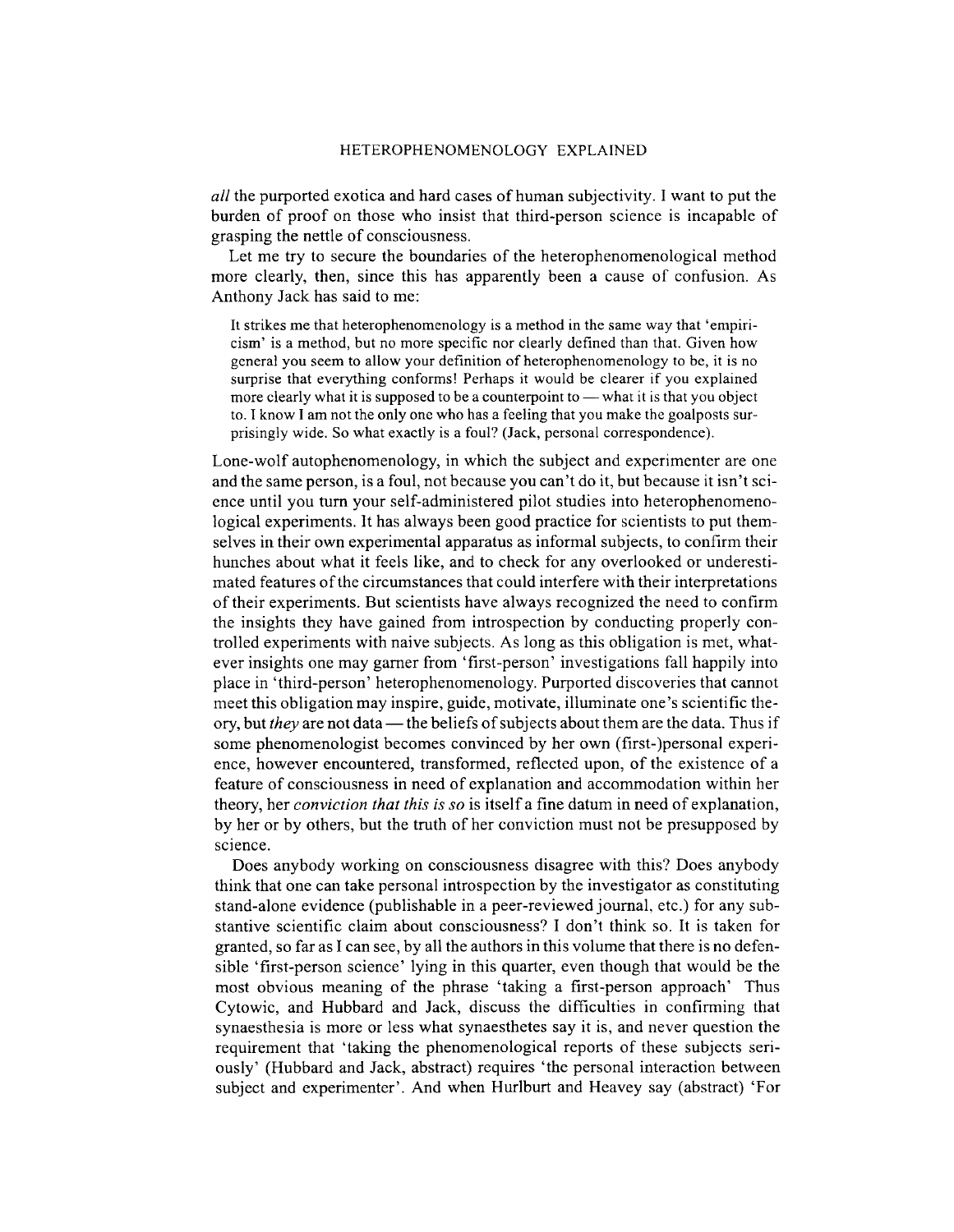example, first-person investigators often rely on questions such as "What were you thinking when you ...?" or "How were you feeling when you ....?" it apparently does not occur to them that these *aren't* first-person investigations; they are third-person investigations of the special kind that exploit the subject's capacity for verbal communication. They are heterophenomenological inquiries. So I think we can set aside lone-wolf autophenomenology in all its guises. It is not an attractive option, for familiar reasons. The experimenter/subject duality is not what is being challenged by those who want to go beyond the 'third-person' methodology. What other alternatives should we consider?

Several critics have supposed that heterophenomenology, as I have described it, is too agnostic or too neutral. Goldman (1997) says that heterophenomenology is not, as I claim, the standard method of consciousness research, since researchers 'rely substantially on subjects' introspective beliefs about their conscious experience (or lack thereof)' (p. 532). In personal correspondence (Feb 21, 2001, available as part of my debate with Chalmers, on my website, at http:// ase.tufts.edu/cogstud/papers/chalmersdeb3dft.htm) he puts the point this way:

The objection lodged in my paper [Goldman, 1997] to heterophenomenology is that what cognitive scientists *actually* do in this territory is not to practice agnosticism. Instead, they rely substantially on subjects' introspective beliefs (or reports). So my claim is that the heterophenomenological method is not an accurate description of what cognitive scientists (of consciousness) standardly do. Of course, you can say (and perhaps intended to say, but ifso it wasn't entirely clear) that this is what scientists *should* do, not what they *do* do.

I certainly would play the role of reformer if it were necessary, but Goldman is simply mistaken; the adoption of agnosticism is so firmly built into practice these days that it goes without saying, which is perhaps why he missed it. Consider, for instance, the decades-long controversy about mental imagery, starring Roger Shepard, Steven Kosslyn, and Zenon Pylyshyn among many others. It was initiated by the brilliant experiments by Shepard and his students in which subjects were shown pairs of line drawings like the pair in figure 1, and asked to press one



*Figure I*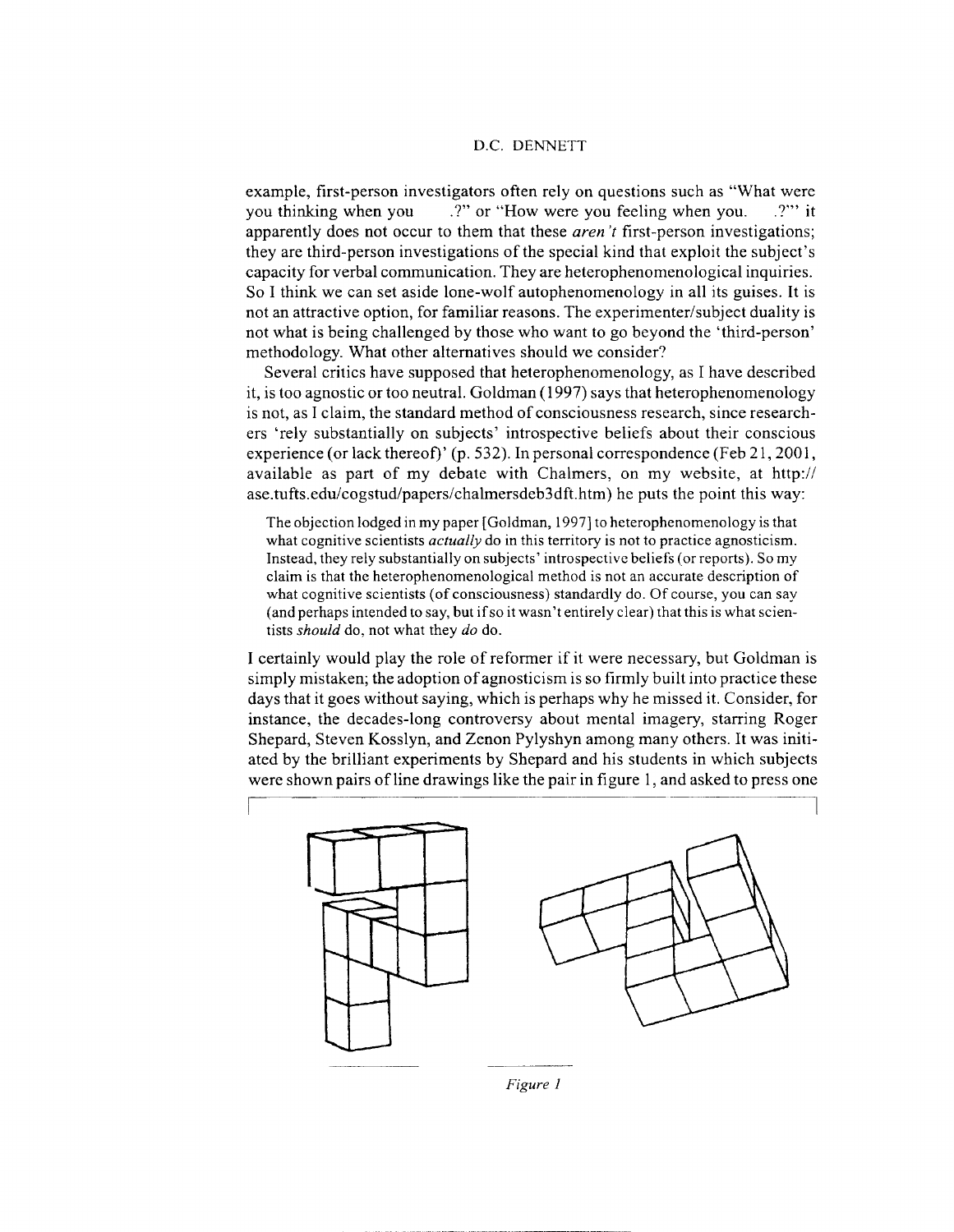button if the figures were different views of the same object (rotated in space) and another button if they were of different objects. Most subjects claim to solve the problem by rotating one of the two figures in their 'mind's eye' or imagination, to see if it could be superimposed on the other. Were subjects really doing this 'mental rotation'? By varying the angular distance actually required to rotate the two figures into congruence, and timing the responses, Shepard was able to establish a remarkably regular linear relation between latency of response and angular displacement. Practiced subjects, he reported, are able to rotate such mental images at an angular velocity of roughly 60° per second (Shepard and Metzler, 1971). This didn't settle the issue, since Pylyshyn and others were quick to compose alternative hypotheses that could account for this striking temporal relationship. Further studies were called for and executed, and the controversy continues to generate new experiments and analysis today (see Pylyshyn, forthcoming, for an excellent survey of the history of this debate; also my commentary, Dennett, forthcoming, both in *Behavioral and Brain Sciences).* Subjects always *say* that they are rotating their mental images, so if agnosticism were not the tacit order of the day, Shepard and Kosslyn would have never needed to do their experiments to support subjects' claims that what they were doing (at least if described metaphorically) really was a process ofimage manipulation. Agnosticism is built into all good psychological research with human subjects. **In** psychophysics, for instance, the use of signal detection theory has been part of the canon since the 1960s, and it specifically commands researchers to control for the fact that the response criterion is under the subject's control although the subject is not himself or herself a reliable source on the topic. Or consider the voluminous research literature on illusions, both perceptual and cognitive, which standardly assumes that the data are what subjects judge to be the case, and never makes the mistake of 'relying substantially on subjects' introspective beliefs'

The diagnosis of Goldman's error is particularly clear here: of course experimenters on illusions rely on subjects' introspective beliefs (as expressed in their judgments) about how it *seems* to them, but that *is* the agnosticism of heterophenomenology; to go beyond it would be, for instance, to assume that in size illusions there really were visual images of different sizes somewhere in subjects' brains (or minds), which of course no researcher would dream of doing.'

David Chalmers has recently made a similar, if vaguer, claim:

Dennett ... says scientists have to take a neutral attitude (taking reports themselves as data, but making no claims about their truth), because reports can go wrong. But this misses the natural intermediate option that Max Velmans has called critical phenomenology: accept verbal reports as a prima facie guide to a subject's conscious experience, except where there are specific reasons to doubt their reliability. This seems to be most scientists' attitude toward verbal reports and consciousness: it's not 'uncritical acceptance', but it's also far from the 'neutrality' of heterophenornenology (Chalmers, 2003).

<sup>[2]</sup> Goldman has responded to this paragraph in a series of emails to me, which I have included in an Appendix on the website mentioned above.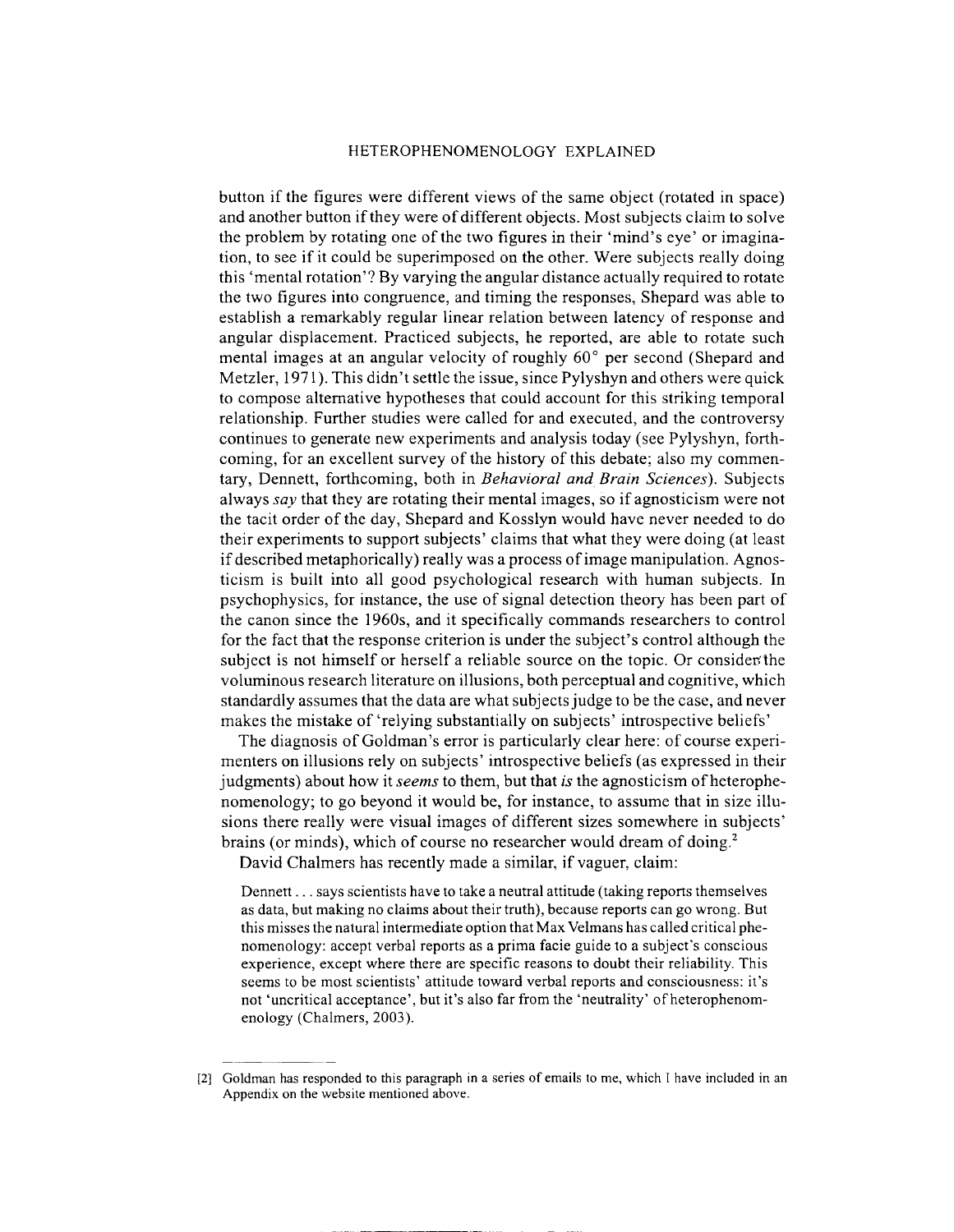Chalmers neglects to say how Velmans' critical phenomenology is 'far from' the neutrality of heterophenomenology. I conducted a lengthy correspondence with Velmans on this score and was unable to discover what the purported difference is, beyond Velmans' insisting that his method 'accepts the reality of first-person experience', but since it is unclear what this means, this is something a good scientific method should be agnostic about. Neither Chalmers nor Velmans has responded to my challenge to describe an experiment that is licensed by, or motivated by, or approved by 'critical phenomenology' but off-limits to heterophenomenology, so if there is a difference here, it is one of style or emphasis, not substance. Chalmers has acknowledged this, in a way:

Dennett 'challenges' me to name an experiment that 'transcends' the heterophenomenological method. But of course both views can accommodate experiments equally: every time I say we're using a verbal report or introspective judgment as a guide to first-person data, he can say we're using it as third-person data, and vice versa. So the difference between the views doesn't lie in the range of experiments 'compatible' with them. Rather, it lies in the way that experimental results are interpreted. And I think the interpretation I'm giving (on which reports are given prima facie credence as a guide to conscious experience) is by far the most common attitude among scientists in the field. Witness the debate about unconscious perception among cognitive psychologists about precisely which third-person measures (direct report, discrimination, etc.) are the best guide to the presence of conscious perception. Here, third-person data are being used as a (fallible) guide to firstperson data about consciousness, which are of primary interest. On the heterophenomenological view, this debate is without much content: some states subserve report, some sub serve discrimination, etc., and that's about all there is to say. I think something like this is Dennett's attitude to those debates, but it's not the attitude of most of the scientists working in the field (Chalmers, 2003).

Chalmers misconstrues my view, as we can see if we look more closely at a particular debate about unconscious perception, to see how heterophenomenology sorts out the issues. Consider *masked priming.* It has been demonstrated in hundreds of different experiments that if you present subjects with a 'priming' stimulus, such as a word or picture flashed briefly on a screen in front of the subject, followed very swiftly by a 'mask'  $-$  a blank or sometimes randomly patterned rectangle — before presenting the subjects with a 'target' stimulus to identify or otherwise respond to, there are conditions under which subjects will manifest behaviour that shows they have disciminated the priming stimulus, while they candidly and sincerely report that they were entirely unaware of any such stimulus. For instance, asked to complete the word *stemfri\_,* subjects who have been shown the priming stimulus *cold* are more likely to comply with *frigid* and subjects who have been shown the priming stimulus *scared* are more likely to comply with *fright* or *frightened,* even though both groups of subjects claim not to have seen anything but first a blank rectangle followed by the target to be completed. Now are subjects to be trusted when they say that they were not conscious of the priming stimulus? There are apparently two ways theory can go here: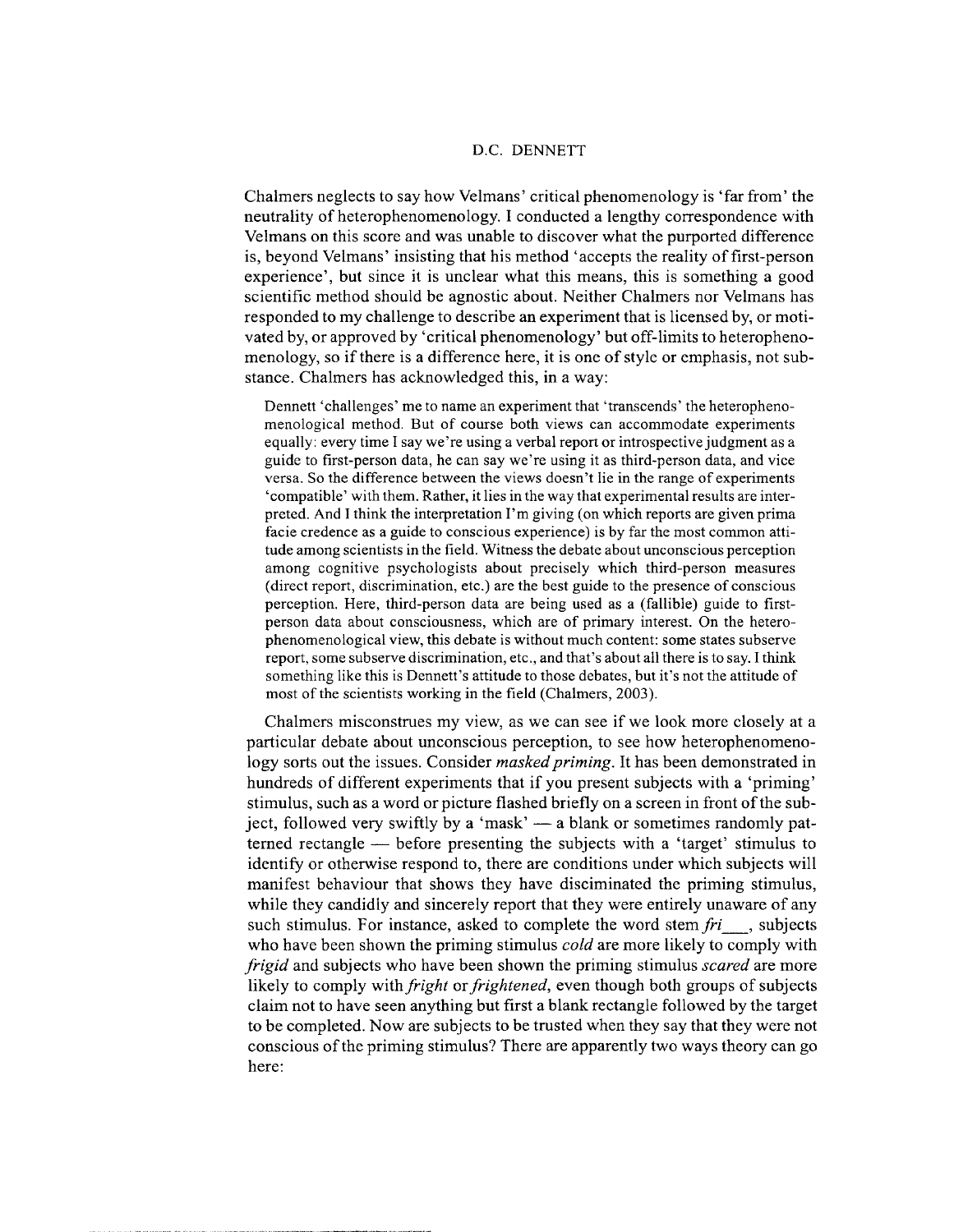- A. Subjects are conscious of the priming stimulus and then the mask makes them immediately forget this conscious experience, but it nevertheless influences their later performance on the target.
- B. Subjects unconsciously extract information from the priming stimulus, which is prevented from 'reaching consciousness' by the mask.

Chalmers suggests that it is my 'attitude' that there is nothing to choose between these two hypotheses, but my point is different. It is open for scientific investigation to develop reasons for preferring one of these theoretical paths to the other, but *at the outset,* heterophenomenology is neutral, leaving the subject's heterophenomenological worlds bereft of any priming stimuli  $-$  that is how it seems to the subjects, after all — while postponing an answer to the question of how or why it seems thus to the subjects. Heterophenomenology is the beginning of a science of consciousness, not the end. It is the organization of the data, a catalogue of *what must be explained,* not itself an explanation or a theory. (This was the original meaning of 'phenomenology': a pretheoretical catalogue of the phenomena theory must account for.) And in maintaining this neutrality, it is actually doing justice to the *first-person* perspective, because you yourself, as a subject in a masked priming experiment, cannot discover anything in your experience that favours A or B. (If you think you can discover something  $-$  if you notice some glimmer ofa hint in the experience, speak up! You're the subject, and you're supposed to tell it like it is. Don't mislead the experimenters by concealing something you discover in your experience. Maybe they've set the timing wrong for you. Let them know. But if they've done the experiment right, and you really, find, so far as you can tell from your own first-person perspective, that you were' not conscious of any priming stimulus, then say so, and note that both A and B are still options between which you are powerless to offer any further evidence.)

But now suppose scientists look for a good reason to favour A or B and find it. What could it be? A theory that could provide a good reason would be one that is well-confirmed in other domains or contexts and that distinguishes, say, the *sorts* of discriminations that can be made unconsciously from the sorts that require consciousness, If in this case the masked discrimination was of a feature that in all other circumstances could only be discriminated by a conscious subject, this would be a (fairly) good reason for supposing that, however it may be with other discriminations, in this case the discrimination was conscious-and-then-forgotten, not unconscious. Notice that ifanything at all like this were discovered, and used as a ground for distinguishing A from B, it would be a triumph of *third-person* science, not due to anything that is accessible only to the subject's introspection. Subjects would *learn for the jirst time* that they were, or were not, conscious of these stimuli when they were taught the theory. It is the neutrality of heterophenomenology that permits such a question to be left open, pending further development of theory. And of course anyone proposing such a theory would have to have bootstrapped their way to their own proprietary understanding of what they meant by conscious and unconscious subjects, finding a consilience between our everyday assumptions about what we are conscious of and what we are not, on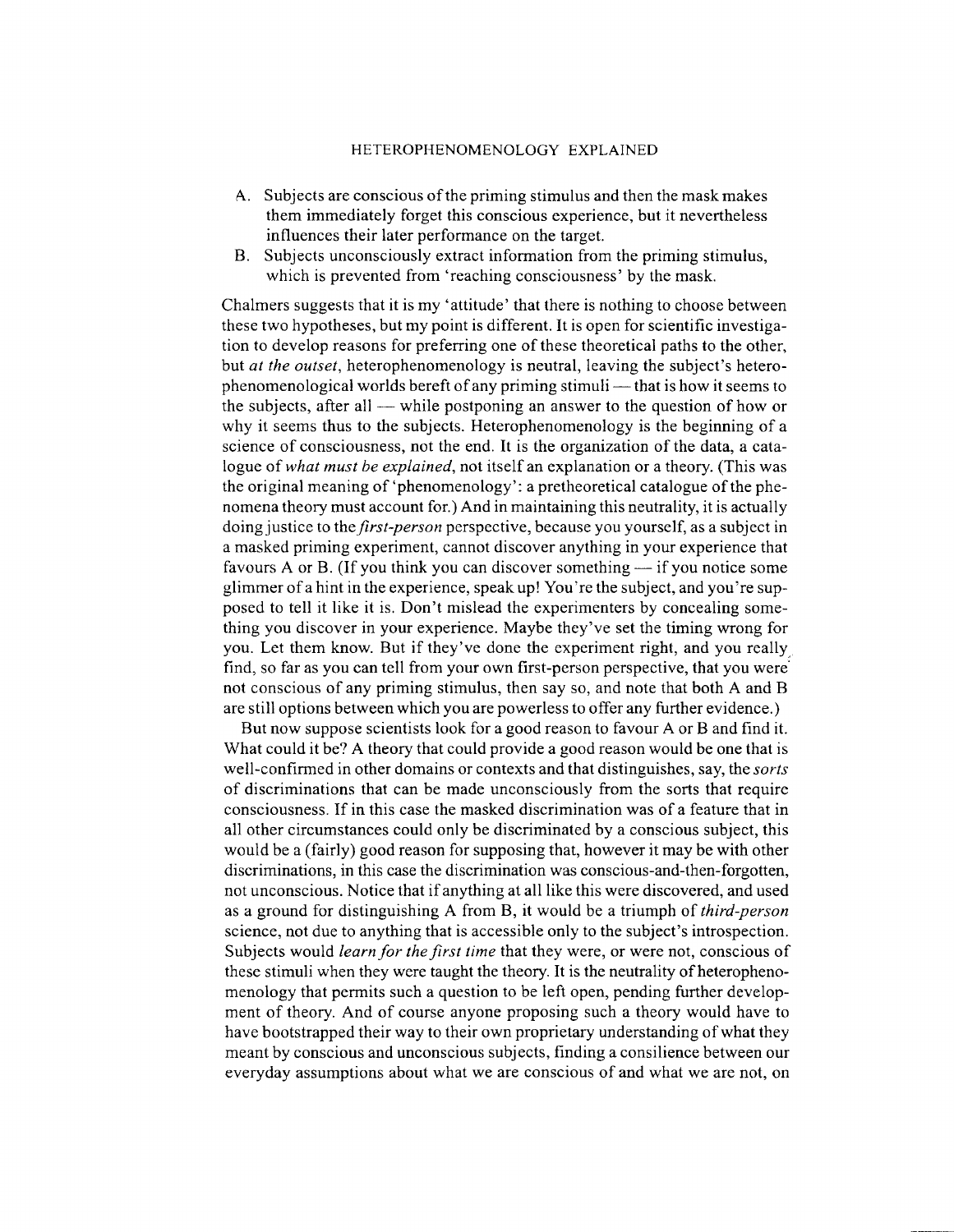the one hand, and their own classificatory scheme on the other. Anything too extreme ('It turns out on our theory that most people are conscious for only a few seconds a day, and nobody is conscious of sounds at all; hearing is entirely unconscious perception') will be rightly dismissed as an abuse of common understanding of the terms, but a theory that is predictively fecund and elegant can motivate substantial abandonment of this anchoring lore. Only when such a theory is in place will we be able, for the first time, to *know what we mean* when we talk about 'the experiences themselves' as distinct from what we each, subjectively, take our experiences to be.

This sketches a clear path to settling the issue between A and B, or to discovering good reasons for declaring the question ill-posed. IfChalmers thinks that scientists do, and should, prefer a different attitude towards such questions, he should describe in some detail what it is and why it is preferable. In fact, I think that while there has been some confusion on this score (and some spinning of wheels about just what would count as favouring unconscious perception over conscious perception with forgetting), scientists are comfortable with the heterophenomenological standards.

Varela and Shear (1999) describe the empathy of the experimenter that they see as the distinguishing feature of a method they describe as first-person:

**In** fact, that is how he sees his role: as an empathic resonator with experiences that are familiar to him and which find in himself a resonant chord. This empathic position is still partly heterophenomenological, since a modicum of critical distance and of critical evaluation is necessary, but the intention is entirely other: to meet on the same ground, as members of the same kind. . . . Such encounters would not be possible without the mediator being steeped in the domain of experiences under examination, as nothing can replace that first-hand knowledge. This, then, is a radically different style of validation from the others we have discussed so far (p. 10).

One can hardly quarrel with the recommendation that the experimenter be 'steeped in the domain of experiences' under examination, but is there more to this empathy than just good, knowledgeable interpretation? If so, what is it? In a supporting paper, Thompson speaks of 'sensual empathy', and opines: 'Clearly, for this kind of sensual empathy to be possible, one's own body and the Other's body must be ofa similar type' (2001, p. 33). This may be clear to Thompson, but in fact it raises a highly contentious set of questions: Can women not conduct research on the consciousness of men? Can slender investigators not explore the phenomenology ofthe obese? Perhaps more to the point, can researchers with no musical training or experience ('tin ears') effectively conduct experiments on the phenomenology of musicians? When guidance from experts is available, one should certainly avail oneself of it, but the claim that one must *be* an expert (an expert musician, an expert woman, an expert obese person) before conducting the research is an extravagant one. Suppose, however, that it is true. If so, we should be able to discover this by attempting, and detectably failing, to conduct the research as well as the relevant experts conduct the research. *That* discovery would itself be something that could only be made by first adopting the neutral heterophenomenological method and then assaying the results in comparison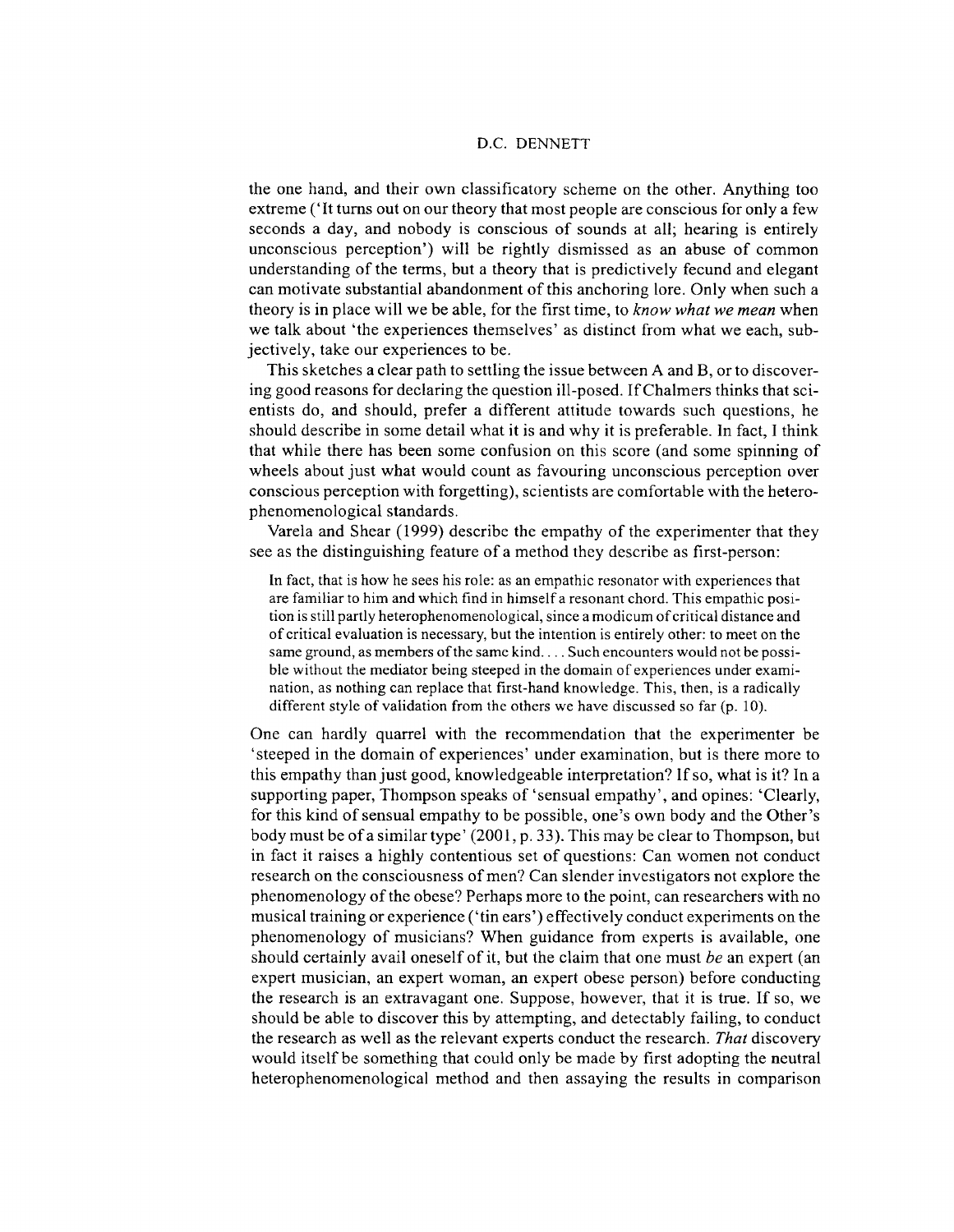studies. So once again, the neutral course to pursue is not to *assume* that men can't investigate the consciousness of women, etc., but to investigate the question of whether we can discover any good scientific reason to believe this. If we can, then we should adjust the standards ofheterophenomenology accordingly. It is just common sense to design one's experiments in such a way as to minimize interference and maximize efficiency and acuity of data-gathering.

Is there, then, any 'radically different style of validation' on offer in these proposals? I cannot find any. Some are uneasy about the noncommital stance of the heterophenomenologist. Wouldn't the cultivation of deep trust between subject and experimenter be better? Apparently not. The history of *folie à deux* and Clever Hans phenomena suggests that quite unwittingly the experimenter and the subject may reinforce each other into artifactual mutual beliefs that evaporate when properly probed. But we can explore the question. It is certainly wise for the experimenter not to antagonize subjects, and to encourage an atmosphere of  $'$ trust'  $-$  note the scare quotes. The question is whether experimenters should go beyond this and *actually trust* their subjects, or should instead (as in standard experimental practice) quietly erect the usual barriers and foils that keep subjects from too intimate an appreciation of what the experimenters have in mind. Trust is a two-way street, surely, and the experimenter who gets in a position where the subject can do the manipulating has lost control of the investigation.

I suspect that some of the dissatisfaction with heterophenomenology that has been expressed is due to my not having elaborated fully enough the potential resources of this methodology. There are surely many subtleties of heterophenomenological method that have yet to be fully canvassed. The policy, of training subjects, in spite of its uneven history in the early days of psychology, may yet yield some valuable wrinkles. For instance, it might in some circumstances heighten the powers of subjects to articulate or otherwise manifest their subjectivity to investigators. The use of closed loop procedures, in which subjects to some degree control the timing and other properties of the stimuli they receive is another promising avenue. But these are not alternatives to heterophenomenology, which is, after all, just the conservative extension of standard scientific methods to data gathering from awake, communicating subjects.

Why *not* live by the heterophenomenological rules? It is important to appreciate that the reluctance to acquiesce in heterophenomenology as one's method is ideology-driven, not data-driven. Nobody has yet pointed to any variety of data that are inaccessible to heterophenomenology. Instead, they have objected 'in principle', perhaps playing a little gorgeous Bach for the audience and then asking the rhetorical question, 'Can anybody seriously believe that the wonders of human consciousness can be exhaustively plumbed by *third-person methods??'* Those who are tempted to pose this question should either temper their incredulity for the time being or put their money where their mouth is by providing the scientific world with some phenomena that defy such methods, or by describing some experiments that are clearly worth doing but that would be ruled out 'by heterophenomenology. I suspect that some of the antagonism to heterophenomenology is generated by the fact that the very neutrality of the methodology